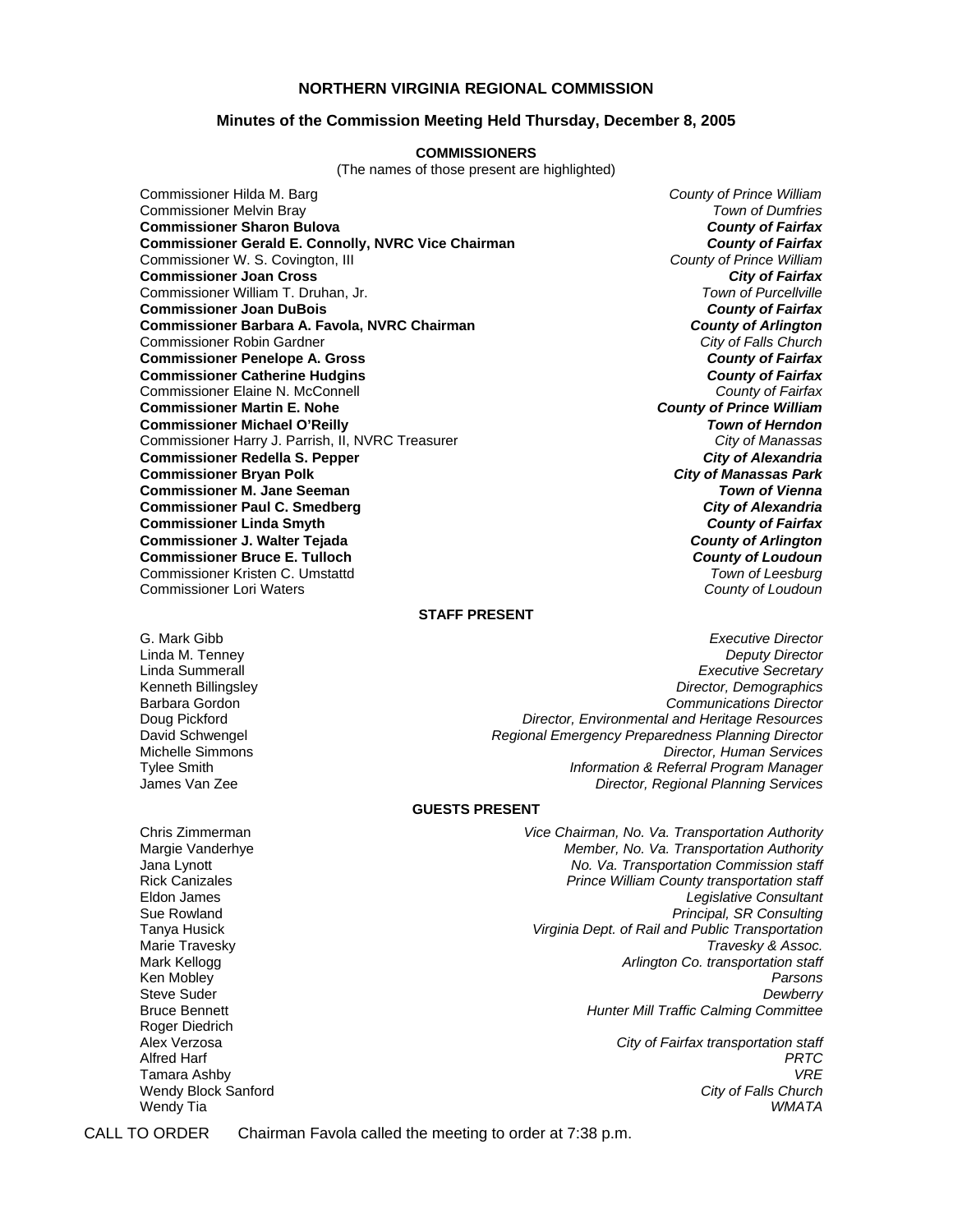Summary Minutes of the Commission December 8, 2005 Page 2

## JOINT PRESENTATION<br>WITH NVTA

#### **TransAction 2030: Northern Virginia's Regional Transportation Plan**

Rick Canizales (Prince William County staff) and Jana Lynott (Northern Virginia Transportation Commission staff) provided a brief overview of TransAction 2030, the update to the Northern Virginia 2020 Regional Transportation Plan.

Mr. Canizales reviewed the following background points:

- The 2020 plan was prepared in 1999; some of the projects included in that plan have been completed or are underway; since then, vehicle miles have increased at 2.1% annually and transit trips have increased at 4% annually.
- The 2030 plan contains eight regional, multi-modal corridors.
- The D.C. metropolitan region is growing dramatically and has the  $3<sup>rd</sup>$  highest traffic congestion in the U.S.
- Demand on Metrorail exceeds capacity, and VRE usage has grown by 76% since 2000.

In order to complete the projects in TransAction 2030, \$15 billion will be needed above the funding identified in the Constrained Long Range Plan (CLRP).

Ms. Lynott reviewed the public involvement opportunities, adding that 1,263 adults living in Northern Virginia participated in a telephone survey. Fifty percent of the respondents said that public transportation is their top priority; people living in Prince William County were as supportive of public transportation as those living in Arlington County.

Once the Northern Virginia Transportation Authority (NVTA) members approve the draft summary report in January, it will be forwarded to the General Assembly. In reply to a question, NVTA Vice Chairman Chris Zimmerman said the funding will be a combination of state and federal funds.

# *questions and*

*answers* Chairman Favola noted that transportation funding is NVRC's legislative priority. She added that all Northern Virginia regional bodies need to have the same message and that members need to personally work with the General Assembly on this issue. NVTA member Margie Vanderhye suggested the report also be forwarded to the members of the START Task Force. Commissioner Connolly, who also is a member of NVTA, added that he has heard that several General Assembly members are blaming transportation problems on the localities' land use practices. Ms. Vanderhye replied that her impression is that the Task Force recognizes the need for a comprehensive solution, including empowering the localities to do more to work on land use issues, looking at funding allocation formulas, etc., but by no means will the entire solution be handed off to the localities. There is a tremendous amount of recognition that the current funding is insufficient and that additional tools are needed to make the funding as optimal as possible. Commissioner Tulloch expressed concern that some Task Force members may want to turn the secondary road system over to localities.

> Commissioner Connolly requested that the Highway System Peak Period Performance charts be included in the final summary report.

> Commissioner O'Reilly moved that NVRC send a cover letter with the draft summary report to the START Task Force by December 16 and to the General Assembly. The motion was seconded. Chairman Favola confirmed that NVRC's cover letter will state that the Commission received the report, believes its information is important and endorses the report. NVRC members unanimously approved the motion.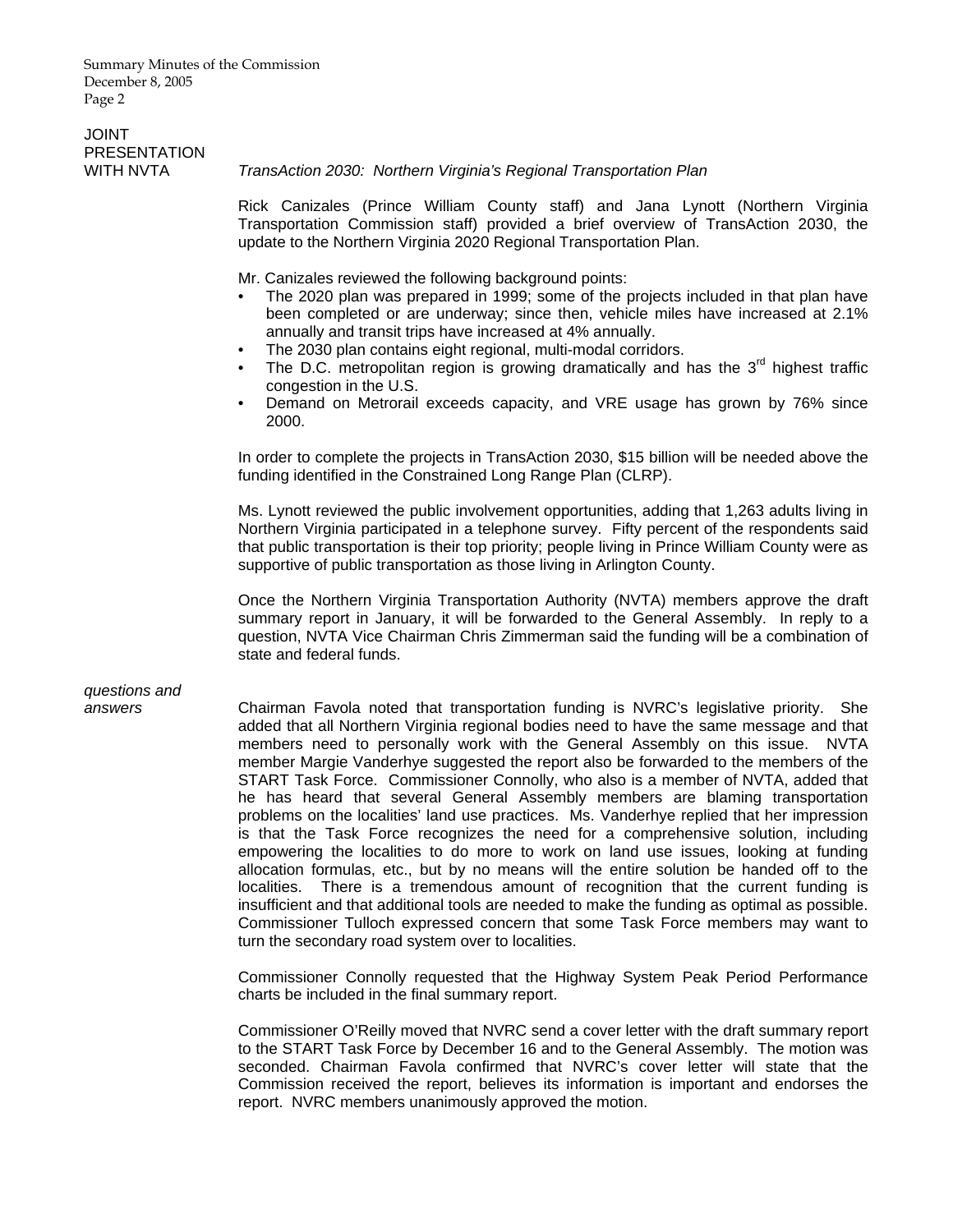Summary Minutes of the Commission December 8, 2005 Page 3

- *presentation con't.* Ms. Lynott summarized the TransAction 2030 regional public hearing held December 6 at George Marshall High School in Falls Church. Members of the Interim Technical Committee were posted at each station to answer questions from the public. Fifty-plus members of the public attended the public hearing; twelve people signed up for public comments. The public gave high marks for the scientific survey. One criticism of the survey was that project cost information was not provided. Ms. Lynott added that the project staff were impressed that three of the public speakers had taken public transportation to the hearing. One of those speakers said better communication on bus routes and schedule information is needed and suggested using the ART bus (Arlington Rapid Transit) as a model for transit information and maps.
- PLEDGE OF ALLEGIANCE The Pledge of Allegiance was recited by all present.
- ROLL CALL The roll was called and all members present or absent were noted for the record.
- MINUTES Commissioner Connolly moved approval of the minutes of the October 27, 2005, meeting. The motion was seconded and carried, with Commissioners Polk and Nohe abstaining.
- CONSENT AGENDA Commissioner Connolly moved approval of the Consent Agenda, consisting of the items outlined below. The motion was seconded and carried unanimously.
	- A. July, August and September Financial Reports
	- B. Resolution No. P06-08: Authorization to Enter into a Contract with the Engineers and Surveyors Institute to Update the *Northern Virginia BMP Handbook*
	- C. Resolution No. P06-11: Consent Resolution Amending and Re-Establishing NVRC Cafeteria Plan

**EXECUTIVE** DIRECTOR'S REPORT

A. A copy of the Northern Virginia BRAC Working Group's summary report was distributed. Reflecting the twin impacts of the BRAC-related actions, the report and recommendations are organized around two top priorities: transportation improvements for those parts of Northern Virginia where sudden new job relocation will occur; and economic development assistance for those parts of Northern Virginia negatively impacted by the sudden loss of jobs. Critical planning and policy recommendations are outlined in a separate section of our report.

> Commissioner Connolly, a member of the Northern Virginia BRAC Working Group, reported that the process was a good regional effort that prioritized the region's needs.

> Responding to Commissioner Pepper's inquiry, Mr. Gibb explained that some of the transportation projects needed to mitigate the BRAC impact are included in the TransAction 2030 Regional Transportation Plan. However, some projects are BRAC-induced, and the BRAC decision was made after TransAction 2030 was formulated.

 B. Mr. Gibb reported that 211 for human services information and referral is progressing. Approximately one-half of the U.S. population has access to 211. It is estimated that \$1.6 million is needed annually to provide 211 in Northern Virginia. A subgroup of the Human Service Officials Committee is examining 211 and reporting to the Chief Administrative Officers Committee.

> Mr. Gibb added that he would like to bring this to the Commission for a report. Commissioners expressed interest.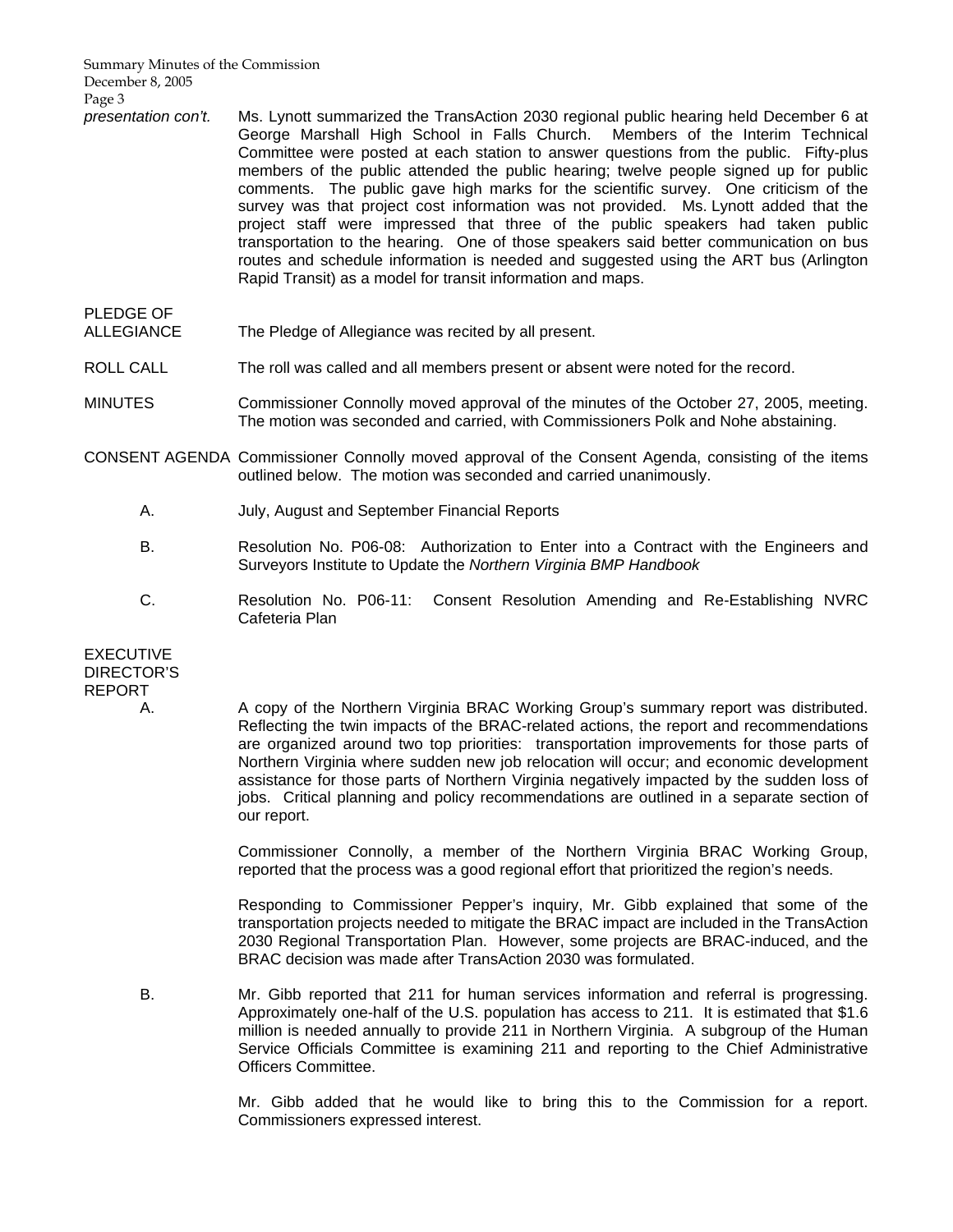Ms. Smith, NVRC's Information & Referral Program Manager, reported that currently there is no federal funding for 211 although there is legislation to establish federal funding.

- C. Mr. Gibb reported that the Alexandria-Arlington Four Mile Run Restoration Task Force is holding a public hearing tonight.
- D. Mr. Gibb reported on the need for additional office space, and 2,000 square feet is available adjacent to the present office. He requested authorization to negotiate for the space and that request was moved and seconded. Commissioner Connolly raised the issue of evening access to the building for public meetings, and amended the motion to make the authorization contingent upon solving the problem of building access (not locked for evening meetings). The motion as amended was carried unanimously.

# CHAIRMAN'S<br>REPORT

Chairman Favola pointed out the Commission's meeting schedule for calendar year 2006 was included in the meeting package. The next meeting will be January 26, 7:30 p.m.

> The Commission will also meet briefly in Richmond before meeting with legislators on February 9, VML/VACo day. Commissioner Smedberg added there is a possibility of holding a press conference in Richmond to highlight the Commission's Legislative Program, and he will work with Ms. Gordon on this. Further, the Commissioners agreed to hold their regular monthly meeting on February 23 at the Commission office.

### DRAFT LEGISLATIVE

PLATFORM Staff distributed revised talking points on Immigration Law in the draft Legislative Program.

 In reply to Commissioner Tejada's inquiry, Mr. Gibb said staff is involved in a study of what percentage of crime in Northern Virginia is attributed to juvenile gangs as opposed to general crime.

 Commissioner Connolly moved adoption of both the 2006 Legislative Program with the additional talking points on Immigration Law and Resolution No. P06-10. The motion was seconded. Commissioner Seeman suggested that NVRC distribute the Draft TransAction 2030 Summary to the General Assembly along with NVRC's Legislative Program, since the summary is referenced in the Legislative Program.

The motion carried unanimously.

LEGISLATIVE

REPORT Commissioner Connolly informed the members that the Northern Virginia Delegation will hold its meeting at the Commission's office on December 14 and has agreed to receive the Commission's 2006 Legislative Program from the NVRC officers.

## **OTHER**

- **BUSINESS** 
	- A. Commissioner Tejada reported that MWCOG will hold a follow-up summit on the day laborer issue in the spring. The November 16 summit was well-attended.
	- B. Commissioner Smedberg reported that NVRC issued a press release about car decal enforcement in Northern Virginia.

NVRC lapel pins were distributed were distributed to the Commissioners present.

 C. Chairman Favola announced that the Operations Committee will begin meeting regularly on the Fridays before Commission meetings. The first meeting of the Operations Committee will be 12:00 noon, January 20.